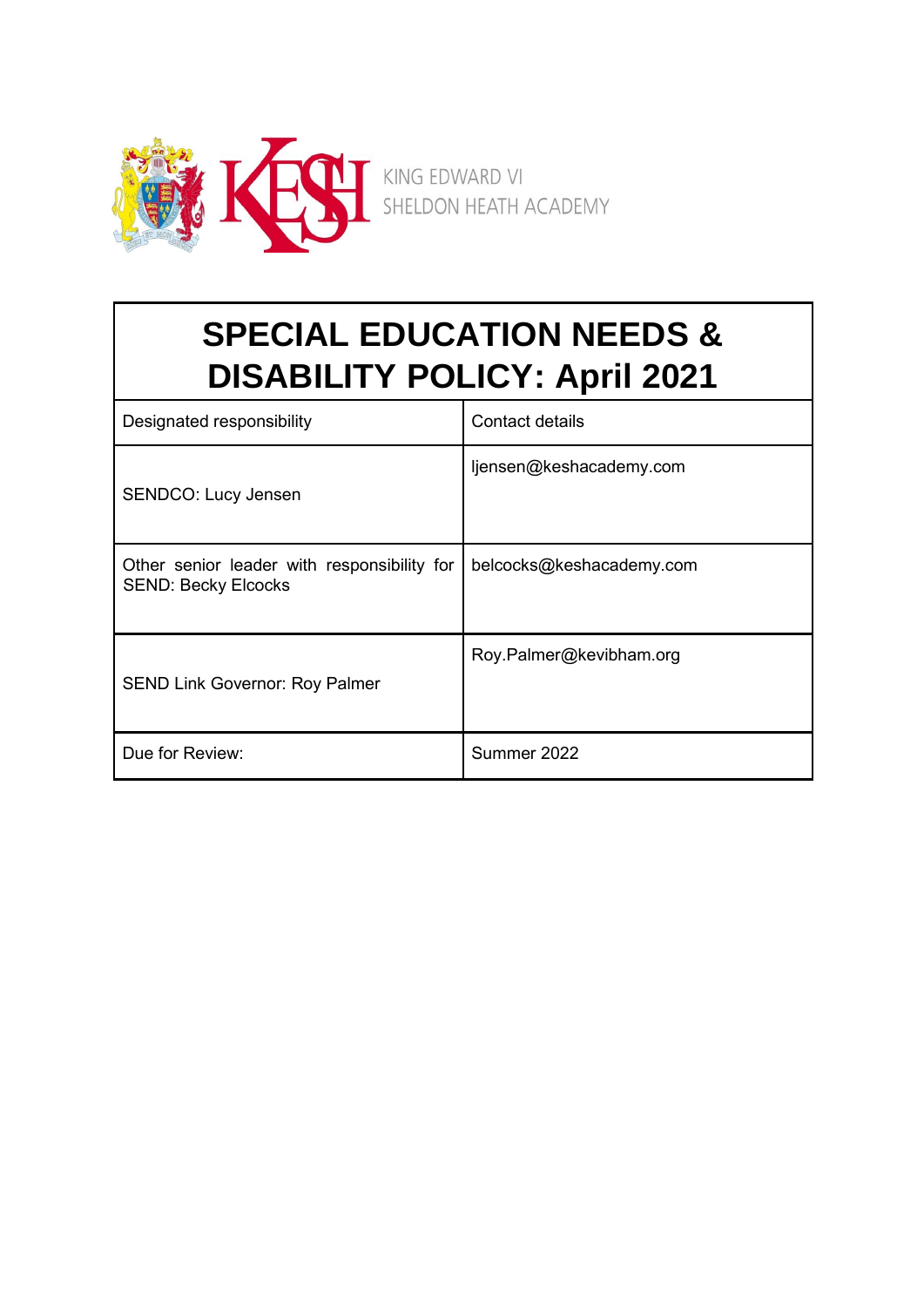# **1. Introduction**

The Academy recognises the importance of reasonable adaptations and arrangements for students with SEN and disabilities.

## **2. Aims**

The Academy policy and procedure for SEND aims to:

- Set out the Academy's commitment to support and make provision for students with special educational needs and disabilities (SEND).
- Outlines the roles and responsibilities for members of staff involved in providing for students with SEND.

## **3. Vision and Principles**

Our vision for students with SEND is the same as for all students; we strive to ensure access for all, to educational excellence, in preparing students for their future; seeking to continually improve attainment and progress for all and secure the highest levels of achievement appropriate to the individual learner.

We work towards the following principles:

- ensuring SEND is a whole school responsibility requiring a whole school response
- identifying, as early and accurately as possible, any students with additional needs and make appropriate provision in accordance with the SEND Code of Practice
- ensuring all students receive a broad, balanced and relevant curriculum
- building partnerships between home and school, ensuring students and their parents are treated with respect and have their views taken into account
- liaising with other members of staff, governors and appropriate outside agencies in order to meet students' needs effectively
- providing quality support and advice for all staff working with students with SEND
- ensuring that students with SEND are admitted into the school in accordance with the whole school admissions policy

#### **4. Legislation and guidance**

This policy and procedure is based upon the statutory [Special Educational Needs and Disability](https://www.gov.uk/government/uploads/system/uploads/attachment_data/file/398815/SEND_Code_of_Practice_January_2015.pdf) [\(SEND\) Code of Practice](https://www.gov.uk/government/uploads/system/uploads/attachment_data/file/398815/SEND_Code_of_Practice_January_2015.pdf) [a](https://www.gov.uk/government/uploads/system/uploads/attachment_data/file/398815/SEND_Code_of_Practice_January_2015.pdf)nd the following legislation:

- [Part 3 of the Children and Families Act 2014](http://www.legislation.gov.uk/ukpga/2014/6/part/3)[,](http://www.legislation.gov.uk/ukpga/2014/6/part/3) which sets out schools' responsibilities for pupils with SEN and disabilities
- [The Special Educational Needs and Disability Regulations 2014](http://www.legislation.gov.uk/uksi/2014/1530/contents/made)[,](http://www.legislation.gov.uk/uksi/2014/1530/contents/made) which set out schools' responsibilities for education, health and care (EHC) plans, SEN co-ordinators (SENCOs) and the SEN information report
- The Equality Act 2010 which outlaws any discrimination by schools against either current or prospective disabled pupils in their access to education.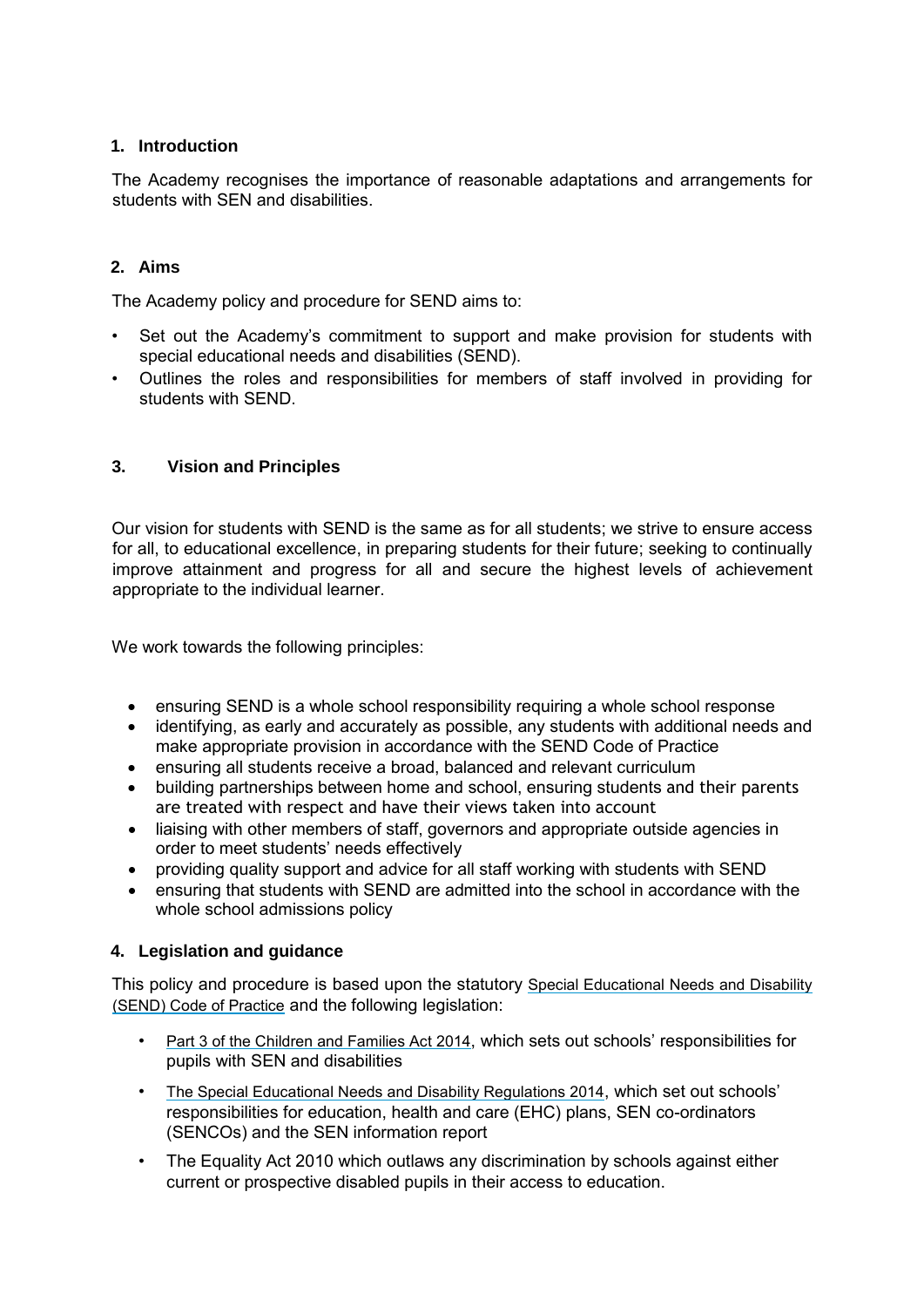# **5. Definitions**

A student has SEND if they have a learning difficulty or disability which calls for special educational provision to be made for them.

They have a learning difficulty or disability if they have:

- A significantly greater difficulty in learning than most others of the same age, or
- A disability which prevents or hinders them from making use of facilities of a kind generally provided for others of the same age in mainstream schools.

Special educational provision is educational or training provision that is additional to, or different from, that made generally available to other students or young people of the same age by mainstream academies.

## **6. Roles and responsibilities**

The Academy will appoint a SENCO. The SENCO will:

- Work with the Head and SEND governor to determine the strategic development of the SEND policy and provision in their Academy.
- Have day-to-day responsibility for the operation of their SEND policy and the coordination of specific provision made to support individual students with SEND, including those who have EHC plans.
- Provide professional guidance to colleagues and members of staff, parents, and other agencies to ensure students with SEND receive appropriate support and high-quality teaching.
- Advise on the graduated approach to providing SEND support.
- Advise on the deployment of the Academies delegated budget and other resources to meet the students' needs effectively.
- Be the point of contact for external agencies, especially the local authority and its support services.
- Liaise with potential next providers of education to ensure the students and their parents are informed about options and a smooth transition is planned.
- Work with the Head and governing board to ensure that the Academy meets its responsibilities under the Equality Act 2010 regarding reasonable adjustments and access arrangements.
- Ensure that the Academy keeps records of all students with SEND up to date.

# **The SEND Governor**

The Academy SEND governor will:

- Help to raise awareness of SEND issues to governing board meetings.
- Monitor the quality and effectiveness of SEND and disability provision within the Academy and update the governing board on this.
- Work with the Head and SENCO to determine the strategic development of their policy and provision, and ensure it adheres to the Academy policy and procedures.

# **The Head**

The Academy head will: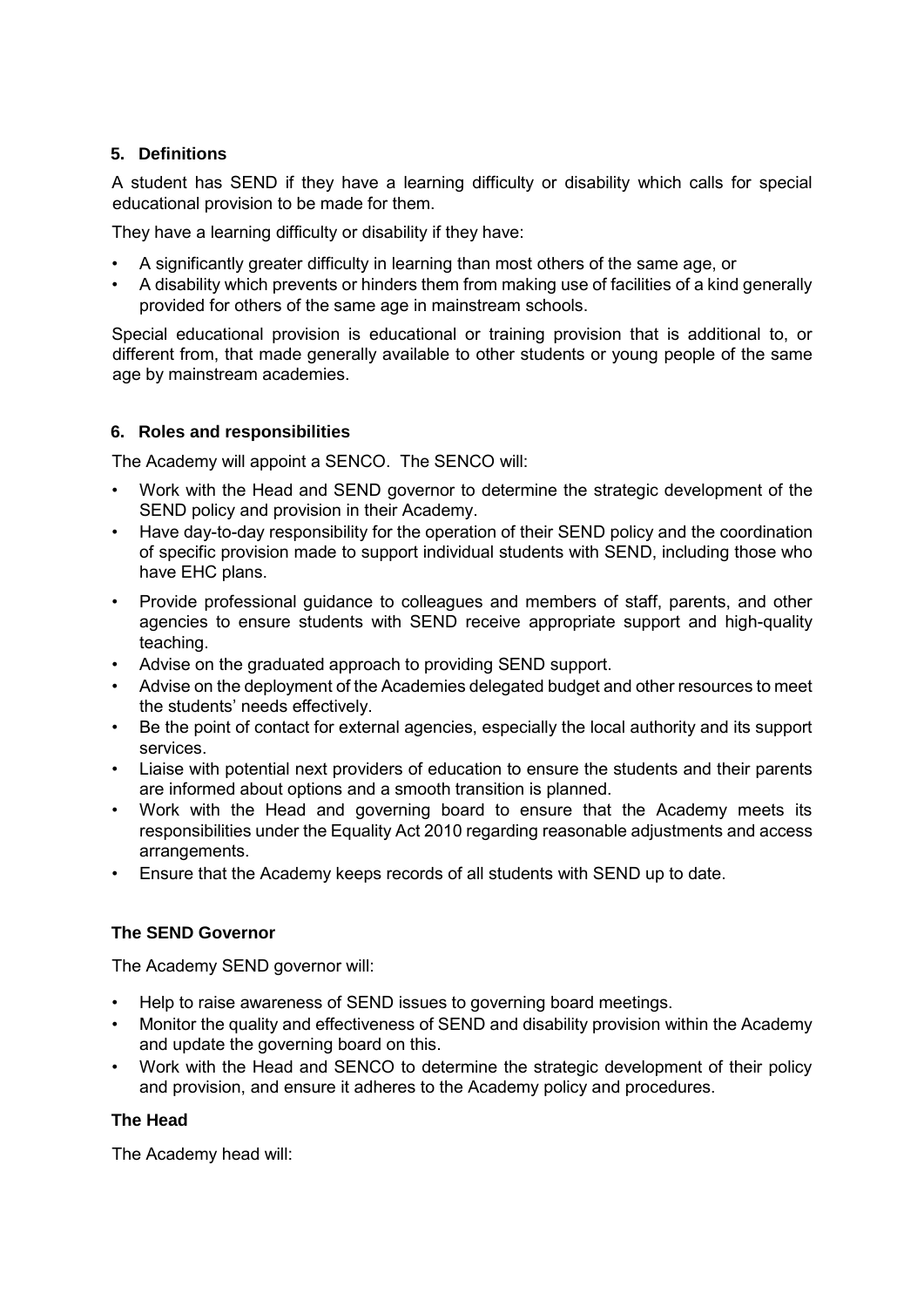- Work with the SENCO and SEND governor to determine the strategic development of the SEND policy and provision, and ensure it adheres to the Academy policy and procedures.
- Have overall responsibility for the provision and progress of learners with SEND.

#### **Class teachers**

Each class teacher is responsible for:

- The progress and development of every student in their class
- Working closely with any teaching assistants or specialist staff to plan and assess the impact of support and interventions and how they can be linked to classroom teaching
- Working with the SENCO to review each student's progress and development in order to decide on any changes to provision
- Ensuring they follow this SEND policy

## **Types of SEND**

The Academy provides additional and/or different provision for a range of needs, including:

- Communication and interaction, for example, autistic spectrum disorder, Asperger's Syndrome, speech and language difficulties
- Cognition and learning, for example, dyslexia, dyspraxia, processing and memory recall needs
- Social, emotional and mental health difficulties, for example, anxiety and trauma,
- Sensory and/or physical needs, for example, visual impairments, hearing impairments, epilepsy
- Moderate/severe/profound and multiple learning difficulties

#### **7. Identifying students with SEND and assessing their needs**

The Academy will assess each student's current skills and levels of attainment on entry, which will build on previous settings and key stages, where appropriate. Class teachers will make regular assessments of progress for all students and identify those whose progress:

- Is significantly slower than that of their peers starting from the same baseline
- Fails to match or better the child's previous rate of progress
- Fails to close the attainment gap between the child and their peers
- Widens the attainment gap

This may include progress in areas other than attainment, for example, social needs.

Slow progress and low attainment will not automatically mean a student is recorded as having SEND.

When deciding whether special educational provision is required, the Academy will start with the desired outcomes, including the expected progress and attainment, and the views and the wishes of the student and their parents. The Academy will use this to determine the support that is needed and whether this can be provided by adapting the core offer, or whether something different or additional is needed.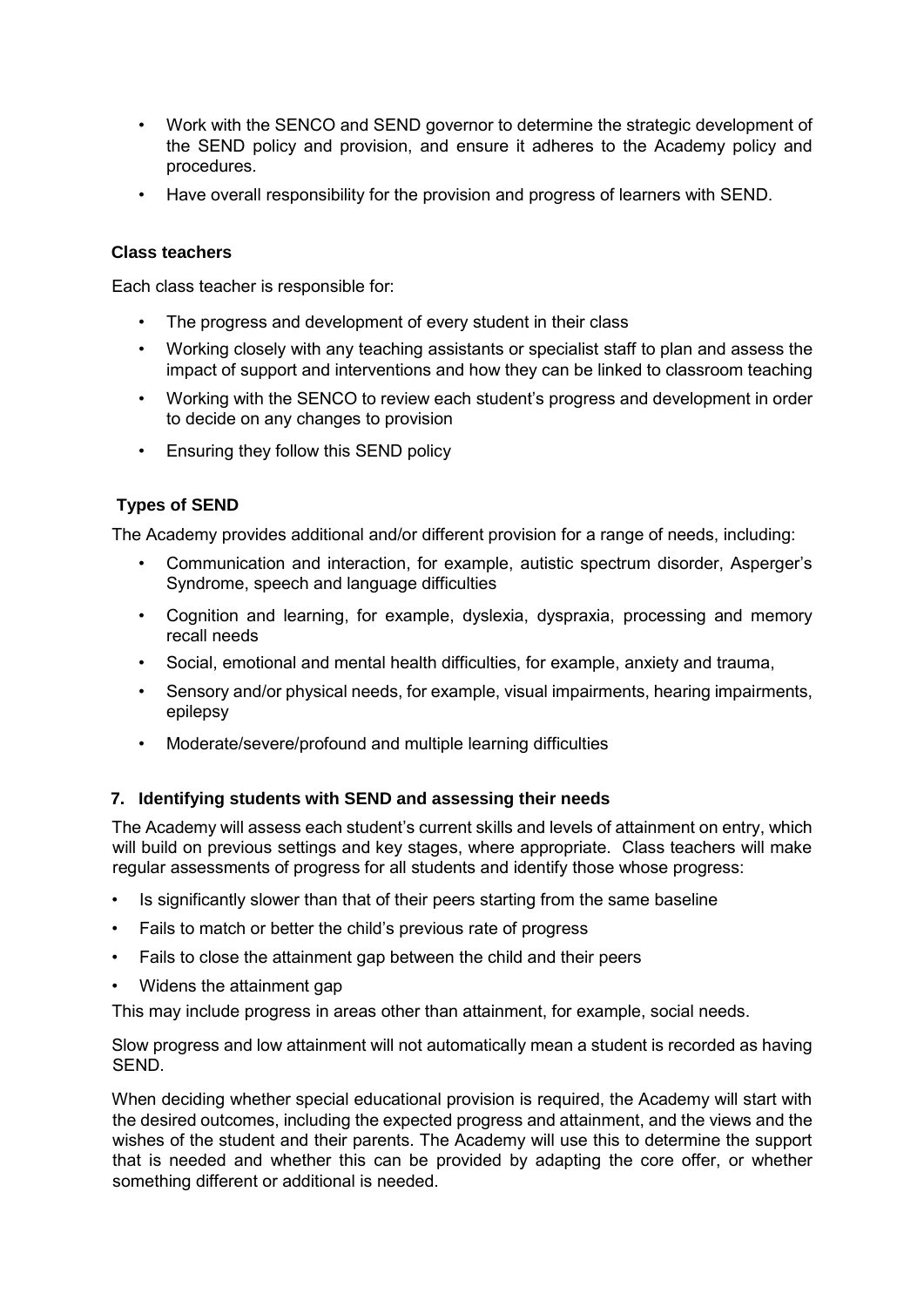# **8. Consulting and involving pupils and parents**

The Academy will have an early discussion with the student and their parents when identifying whether they need special educational provision. These conversations will make sure that:

- everyone develops a good understanding of the student's areas of strength and difficulty
- parental concerns are considered
- everyone understands the agreed outcomes sought for the student
- everyone is clear on what the next steps are

Notes of these early discussions will be added to the student's SEND profile and given to their parents.

The Academy will formally notify parents when it is decided that a pupil will receive SEND support.

## **9. Assessing and reviewing pupils' progress towards outcomes**

The Academy will follow the graduated approach and the four-part cycle: **assess, plan, do, review**.

The class or subject teacher will work with the **SENCO** to carry out a clear analysis of the student's needs. This will draw on:

- The teacher's assessment and experience of the student
- Their previous progress and attainment and behaviour
- Other teachers' assessments, where relevant
- The individual's development in comparison with their peers and national data
- The views and experience of parents
- The student's own views
- Advice from external support services, if relevant.

The assessment of the student's needs will be reviewed regularly.

All teachers and support staff who work with the student will be made aware of their needs, the outcomes sought, the support provided, and any teaching strategies or approaches that are required. Regular reviews will be held to consider the effectiveness of the support and interventions and their impact on the student's progress.

#### **10. Supporting students moving between phases and preparing for adulthood**

The Academy will share information with the school, college, or other setting the student is moving to. They will agree with parents and student's which information will be shared as part of this process.

#### **11. Our approach to teaching pupils with SEND**

Teachers are responsible and accountable for the progress and development of all the students in their class.

High quality teaching is our Academy's first step in responding to students who have SEND. This will be differentiated for individual students within the Academy.